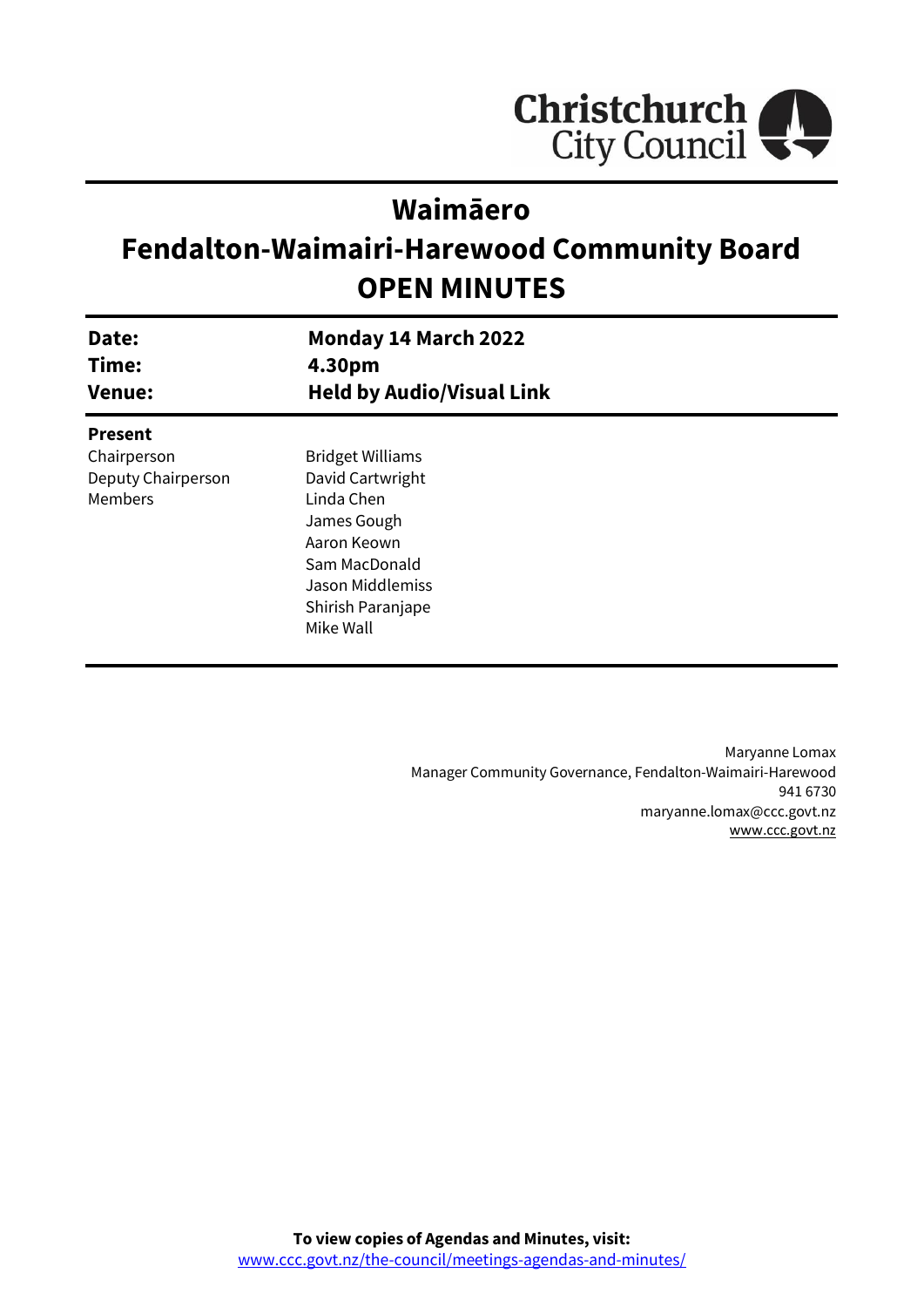

- **Part A Matters Requiring a Council Decision**
- **Part B Reports for Information**
- **Part C Decisions Under Delegation**

**Post meeting Note:** This meeting was held via audio/visual link on the Zoom platform due to New Zealand being at the red setting of the Covid-19 Protection Framework (the Traffic Alert system) on the date the meeting was scheduled. These minutes provide a written summary of the meeting proceedings.

The Chairperson opened the meeting and notified members that the meeting was being publicly livestreamed on YouTube and that the recording would be kept online for future viewing.

The agenda was dealt with in the following order.

# **1. Apologies / Ngā Whakapāha**

The Chairperson called for any apologies. No apologies were received.

# **2. Declarations of Interest / Ngā Whakapuaki Aronga**

#### **Part B**

The Chairperson asked if any members needed to declare a conflict of interest relating to any matters on the agenda.

James Gough declared an interest in Item 8. as a trustee of the entity that owns the Russley Retirement Village.

# **3. Confirmation of Previous Minutes / Te Whakaāe o te hui o mua**

# **Part C**

### **Community Board Resolved FWHB/2022/00009**

That the minutes of the Waimāero Fendalton-Waimairi-Harewood Community Board meeting held on Monday, 14 February 2022 be confirmed.

Bridget Williams/James Gough **Carried**

# **4. Public Forum / Te Huinga Whānui**

#### **Part B**

#### **4.1 Mark Thomson**

The Community Board Advisor informed the Board that Mark Thomson would no longer be attending this meeting but hoped to present to the Board later in the year.

#### **4.2 Friends of Abberley Park**

The Community Board Advisor informed the Board that Patricia Wallace would no longer be attending the meeting to speak on behalf of the Friends of Abberley Park, and would instead send a written update to the Board.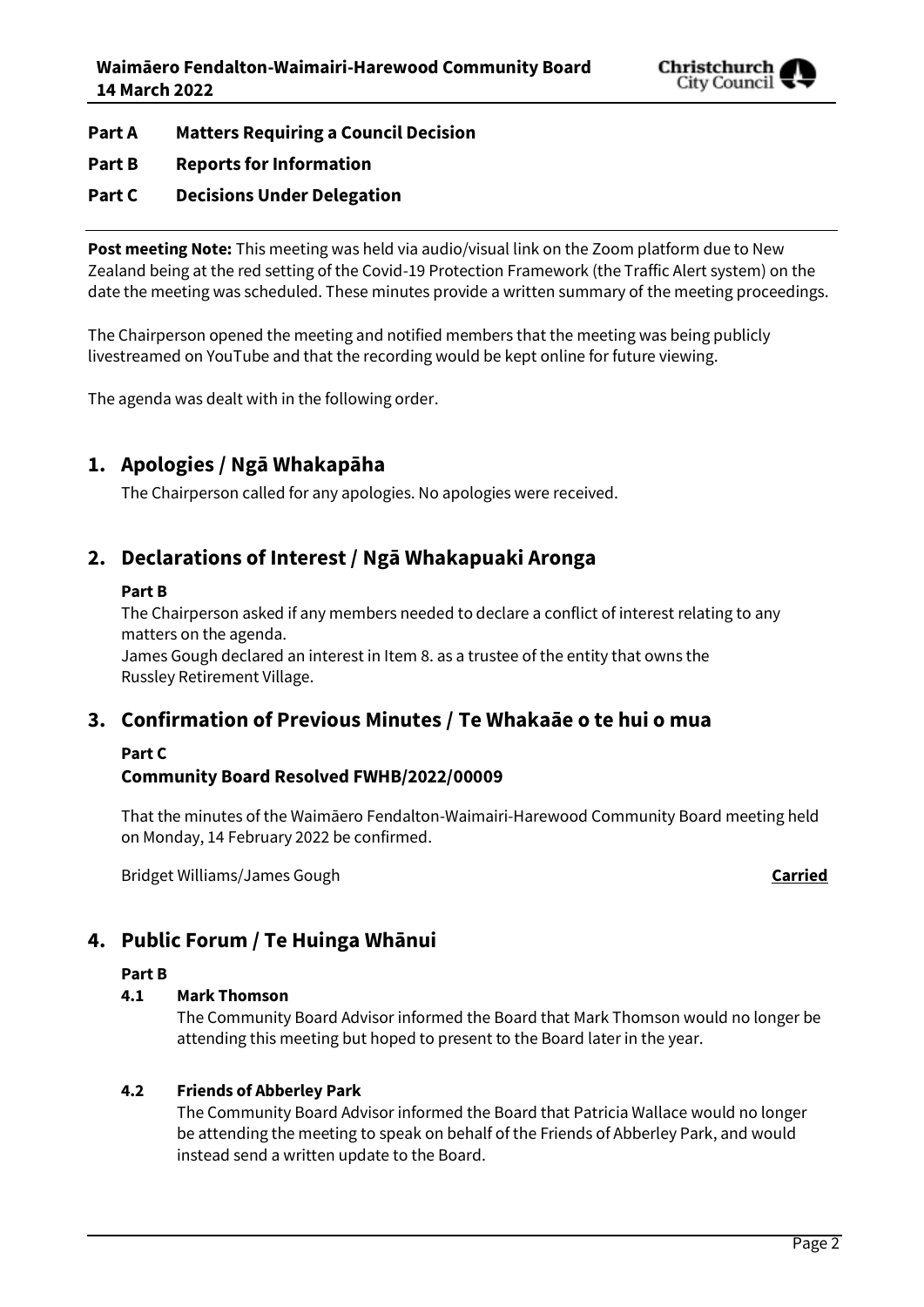

# **5. Deputations by Appointment / Ngā Huinga Whakaritenga**

#### **Part B**

There were no deputations by appointment.

# **6. Presentation of Petitions / Ngā Pākikitanga**

#### **Part B**

There was no presentation of petitions.

## **7. Proposed Road Names - 40 Johns Road**

The Team Leader Planning introduced this item, and explained that the respective subdivision is on the previous Applefields site which was used as an orchard. The names put forward by the Developer all relate to this historic use. The streets being named are all private rights of way.

There were no questions of Officers from the Board. The Chairperson asked for a Board member to move the Officer Recommendations. Mike Wall moved that the Officer Recommendations be adopted. The motion was seconded by Linda Chen. There being no further discussion, the Chairperson put the motion and declared it carried unanimously. **Community Board Resolved FWHB/2022/00010**

#### **Officer recommendations accepted without change.**

#### **Part C**

That the Waimāero Fendalton-Waimairi-Harewood Community Board resolve to:

- 1. Approves the following new lane names for 40 Johns Road (RMA/2008/2490):
	- a. Lane 1 Packers Lane
	- b. Lane 2 Pip Lane
	- c. Lane 3 Harvest Lane

Mike Wall/Linda Chen **Carried**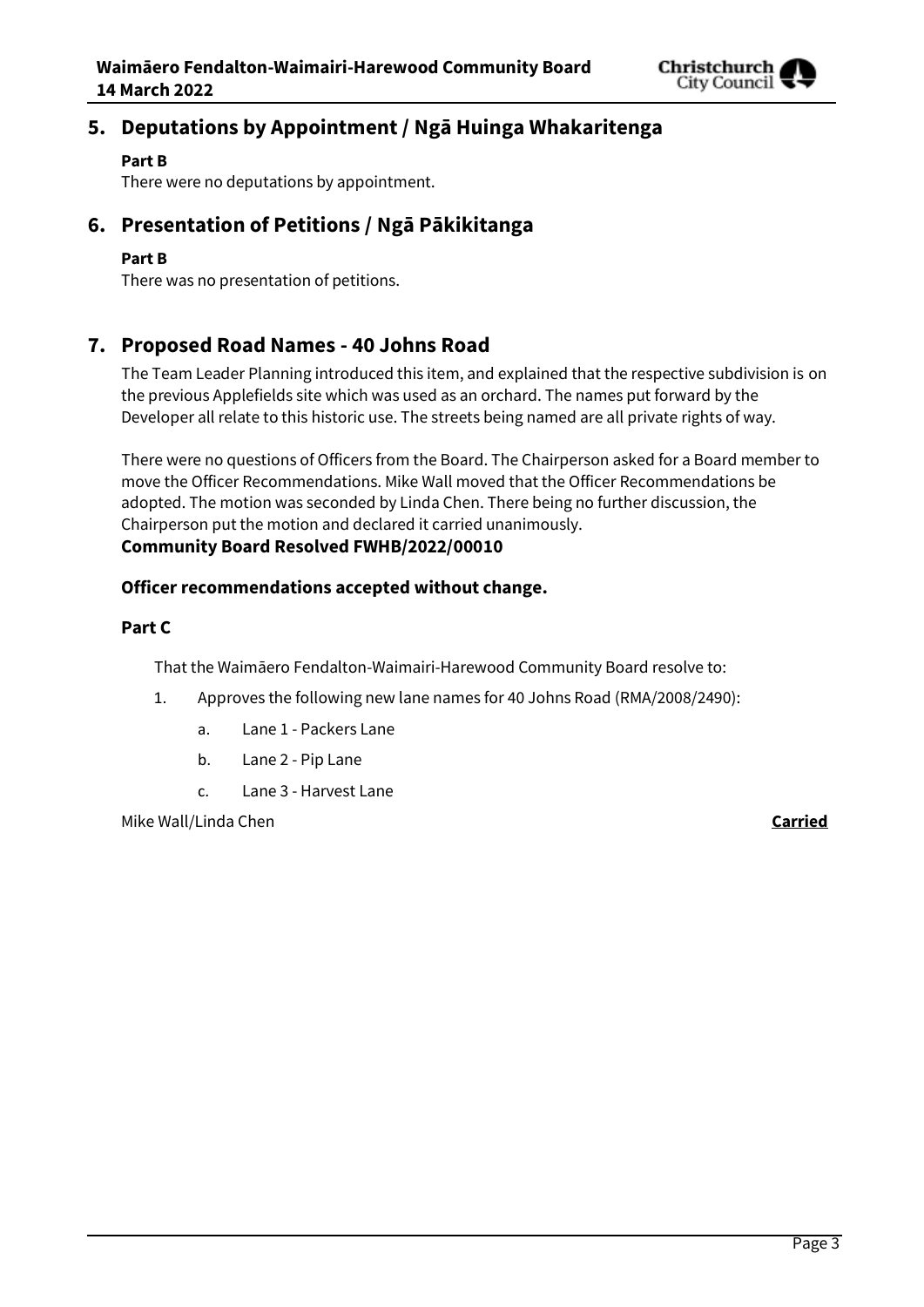

# **8. 73 Roydvale Avenue - Proposed No Stopping Restrictions**

The Area Traffic Engineer introduced this item and explained that the manager of the Russley Retirement Village had contacted the Council to enquire about extending no-stopping restrictions on Roydvale Avenue to improve visibility for vehicles departing via the site's southern access point.

Officers investigated the request and are recommending extending the no-stopping restrictions by 18 metres to provide appropriate sightlines.

There were no questions for Officers from the Board. Shirish Paranjape and Linda Chen indicated support for the proposal and respectively requested to move and second the Officer Recommendations. There being no further discussion, the Chairperson put the motion and declared it carried unanimously.

#### **Community Board Resolved FWHB/2022/00011**

#### **Officer recommendations accepted without change.**

#### **Part C**

That the Waimāero Fendalton-Waimairi-Harewood Community Board:

- 1. Approves that all previously resolved parking and stopping restrictions on Roydvale Avenue, 75m from its intersection with Sir William Pickering Drive, and extending in a north easterly direction for a distance of 162.5 metres, be revoked.
- 2. Approves that in accordance with Clause 7 of the Christchurch City Council Traffic and Parking Bylaw 2017, that the stopping of vehicles be prohibited at any time on the north side of Roydvale Avenue, commencing 75 metres from its intersection with Sir William Pickering Drive and extending in a north easterly direction for a distance of 165 metres, as detailed on Attachment A to the report in the agenda.
- 3. Approves that these resolutions 1 to 2 take effect when parking signage and/or road markings that evidence the restrictions described in the staff report are in place (or removed in the case of revocations).

Shirish Paranjape/Linda Chen **Carrie**d

James Gough declared an interest in this item and took no part in the discussion or voting on the matter.

# **9. 125F Grahams Road - ROW Easement over Local Purpose (Landscape) Reserve**

The Team Leader Parks Policy and Advisory introduced this item and explained the background to the item. There is a landscaped strip of land on Grahams Road which is legally classified as a Local Purpose Reserve. At the time the land was subdivided, an easement was established to allow the owners of the property at 129 Grahams Road to construct an access way across the Local Purpose Reserve. The access way was not constructed and there is now a mature tree at the location. The current owners have expressed an interest in developing their site and the tree would likely need to be removed if the access way was built over the existing alignment. Officers are therefore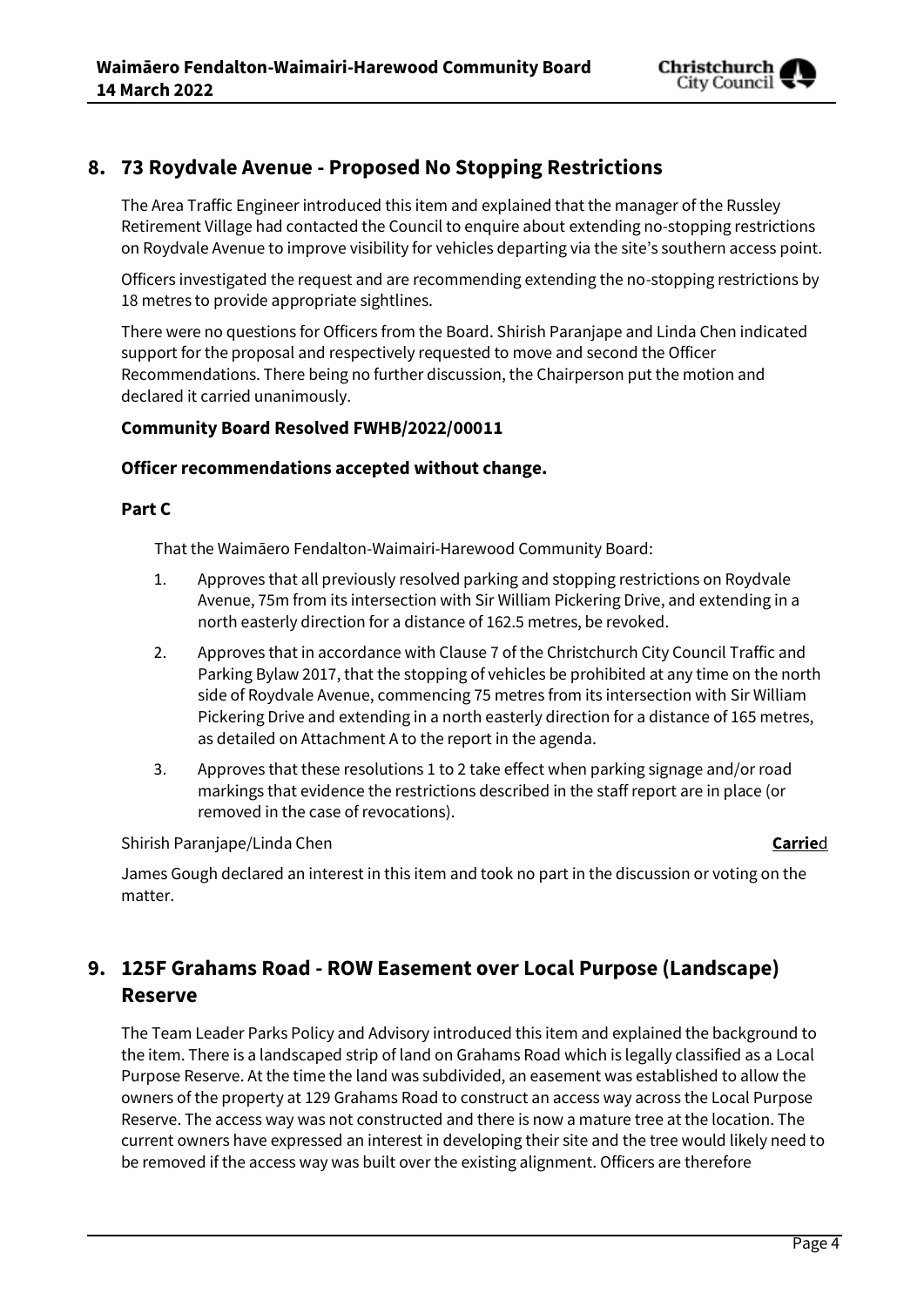proposing establishing a new easement to allow a new route for the access way which will not harm the tree.

Officers further explained that they had considered discharging the original easement, however this would require a more complicated process including gaining the consent of a number of property owners in the subdivision. In the past, this has proven to be a difficult process so Officers recommend establishing the new easement as a more efficient option.

The Chairperson asked if there had been any feedback from local residents about the proposal. Officers explained that they had notified the local residents and a consultation process was conducted. No feedback was received from the local residents, other than the owners of 127 Grahams Road who were pleased with the solution as it would allow the tree to be retained.

Sam MacDonald moved that the Officer Recommendations be adopted. The motion was seconded by Shirish Paranjape and when put to the meeting was declared carried unanimously.

### **Community Board Resolved FWHB/2022/00012**

#### **Officer recommendations accepted without change.**

#### **Part C**

That the Waimāero Fendalton-Waimairi-Harewood Community Board, acting under the delegated authority of the Christchurch City Council:

- $1.$ Resulting from there being no sustainable objections received through public notification:
	- a. Approves pursuant to section 48 of the Reserves Act 1977, the grant of a Right of Way easement to the owners of 129 Grahams Road (described as Lot 1 DP 50352 and comprised in Record of Title CB36C/245) over that indicative part of the Local Purpose (Landscape) Reserve (described as Lot 5 DP 44500) marked A on plan below in paragraph 5.10 of the report in the agenda (or such other area as defined by survey of the right of way)
	- b. Approves the associated access-way works within the reserve, subject to all necessary consents being obtained by the owners of 129 Grahams Road before the works commence.
	- c. Recommends that the Chief Executive, using the Council's delegated authority from the Minister of Conservation, consents to the grant of easement referred to in (a) above, and;
	- d. Authorises the Property Consultancy Manager, should the easement be granted with the consent of the Chief Executive, to finalise documentation to implement the easement.

Sam MacDonald/Shirish Paranjape **Carried**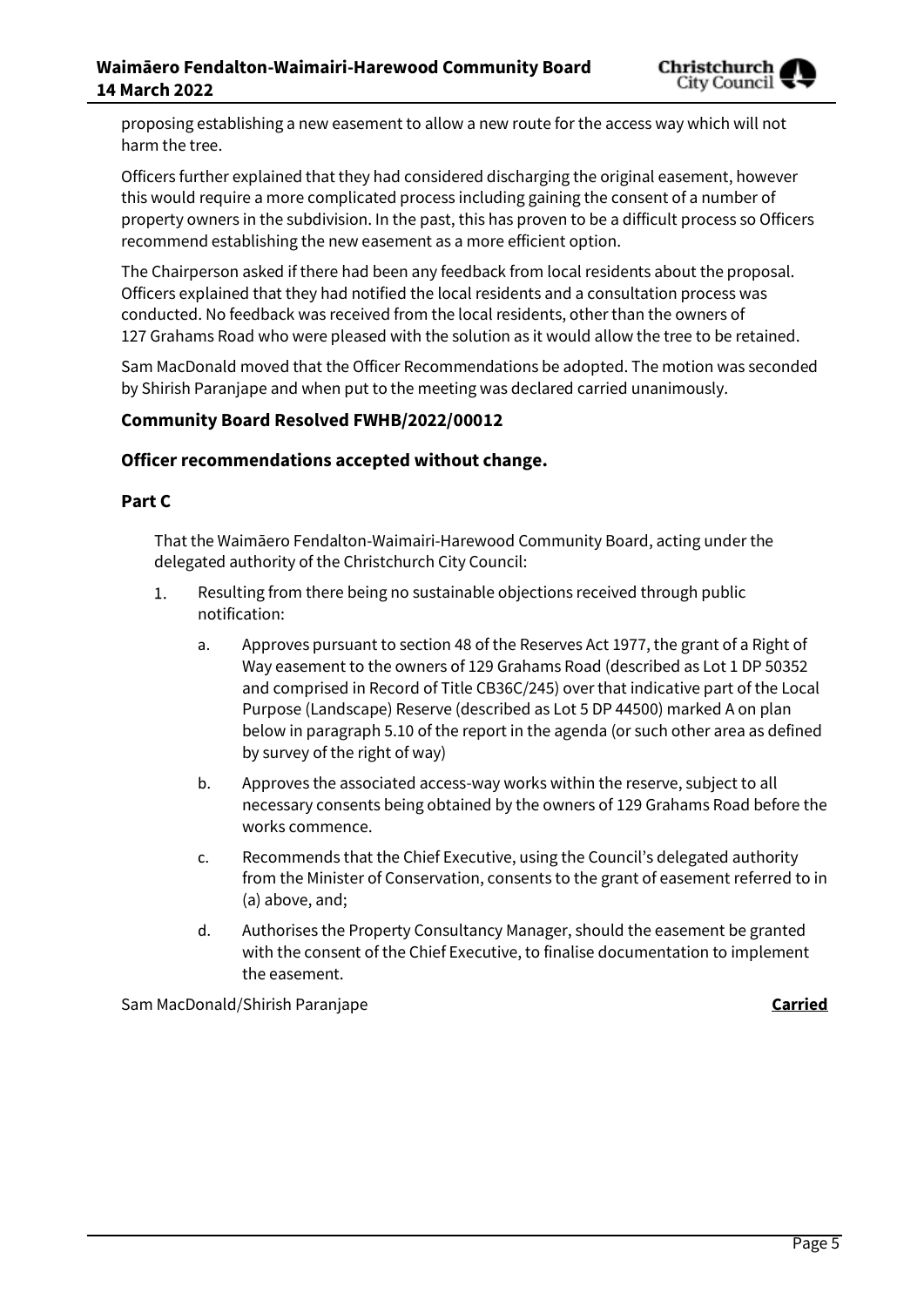

# **10. Waimāero Fendalton-Waimairi-Harewood Community Board Area Report - March 2022**

The Community Governance Manager introduced this item and highlighted the following key points:

- The report contains a link to a directory of groups who would normally be involved in Culture Galore. This in response to feedback from the community that it would be helpful to go beyond the idea of Culture Galore being a one-day event, and provide access to more ongoing information about the various organisations and the services they provide.
- The safety video from the Avonhead-Russley Community Safety Initiative was presented to the Council last week and received very positive feedback. The project has now been submitted to Local Government New Zealand for an excellence award.
- There is a collaborative project going on in Bishopdale which will look at improving the public toilets but also other initiatives, including a group coming forward to volunteer to be guardians of the Village Green.
- There have been some changes to this year's walking festival due to COVID restrictions.
- The Community Network meeting took place on 23 February.
- Strengthening Communities Fund applications open on 21 March and close on 26 April.
- On Friday 11 March, applications opened for the Board's Community Service Awards. The application form is online, or hardcopies can be provided by the Community Governance Team.

The Chairperson thanked staff for their work on the Community Safety Initiative which has been very successful. The Chairperson also asked if we are exploring the possibility of conducting a safety initiative in other areas. The Community Governance Manager informed the Board that the Community Development Advisor is in discussion with people in Bishopdale about carrying out a safety initiative there. This will draw on what we learnt from the Avonhead-Russley project, but will probably also have some variations to suit the local area. There will also be some ongoing work following the Avonhead-Russley initiative.

The Chairperson asked for clarification whether nominations from Board Members should be classified as nominations from the whole Board. The Community Governance Manager clarified that normally nominations come from two individuals and not an entity, if two Board Members wish to make a nomination they are welcome to.

Sam MacDonald asked for clarification whether information about Arundel Gate was meant to be in this report. The Community Governance Manager clarified that there was some confusion about this but it was not intended to be included as a report on this agenda, however the work is definitely on track.

Mike Wall asked for information about what will happen with the Garden Pride Awards. The Community Governance Manager advised that most of the Community Boards in Christchurch have decided to post out the certificates, as an Award Ceremony would likely exceed gathering limits under the COVID-19 Protection Framework. Instead, a possibility is for the trophies to be hand delivered by Board Members. The Community Governance Team have received a list of potential candidates to receive trophies and we will organise a workshop for the Board to consider this. Shirish Paranjape noted that when he presented a trophy to the Roydvale Retirement Home, it was a very special occasion.